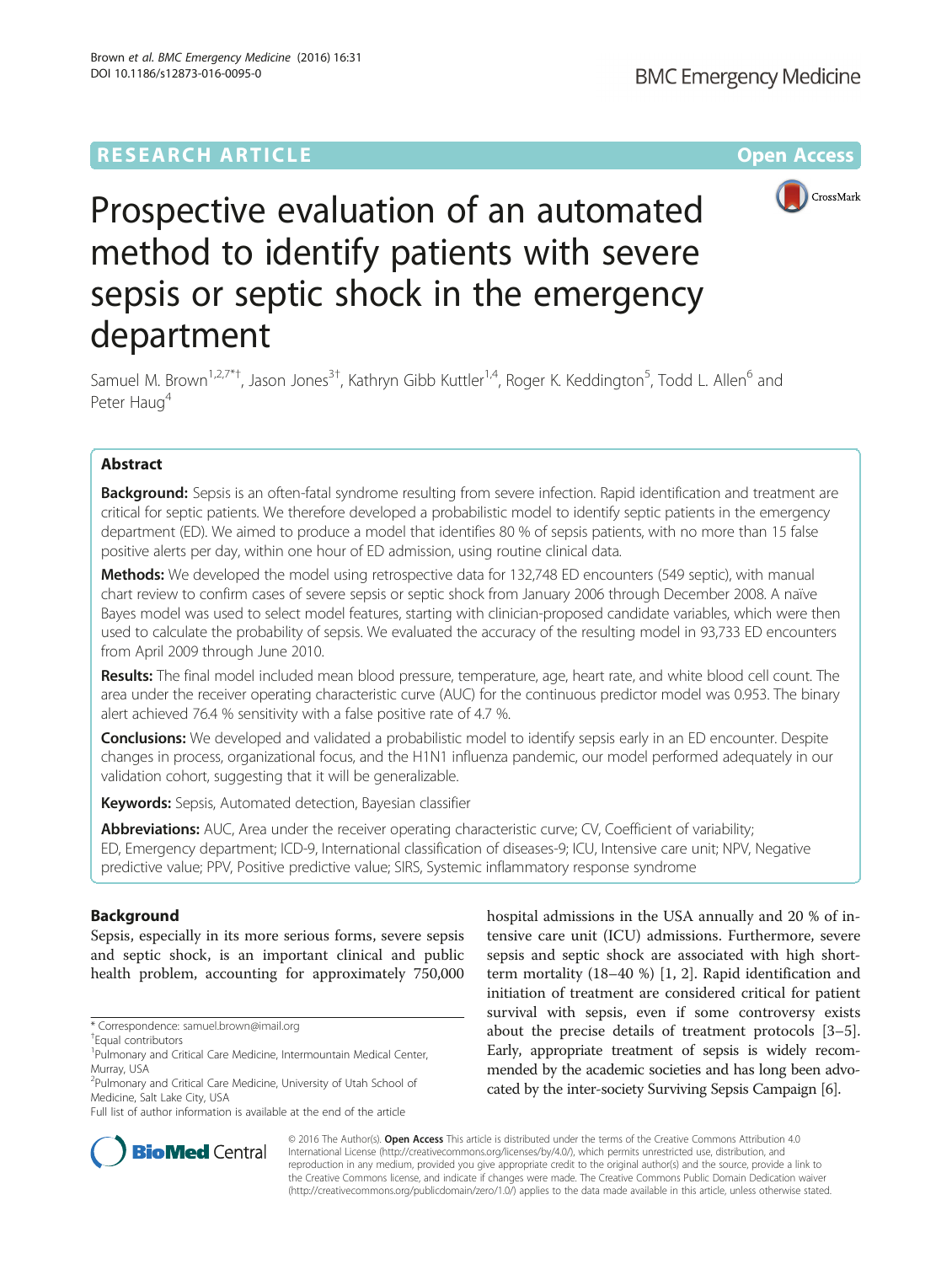### Importance

Given the limited time during which to affect the course of sepsis, early identification of severe sepsis or septic shock is crucial. Early, automated identification of severe sepsis or septic shock could potentially a) decrease the time to advanced diagnostics and risk assessment, b) decrease time to receipt of appropriate treatment, such as antibiotics, volume expansion, and vasopressors, c) enhance quality improvement efforts, and d) assist with timely study enrollment for septic patients.

# Goals of this investigation

In order to facilitate early identification, we sought to develop a probabilistic model to identify septic patients within one hour of entering the emergency department (ED) as part of a broader effort to improve compliance with Surviving Sepsis Campaign sepsis management bundles at Intermountain hospitals [\[7](#page-6-0)]. We aimed to develop a system that demonstrated good sensitivity with a clinically tolerable false positive rate.

# Methods

#### Study design and setting

As we reported in abstract form, we developed the model using a data set that included all Emergency Department (ED) encounters (132,748 encounters, of which 549 were septic) from January 2006 through December 2008 from both LDS Hospital and Intermountain Medical Center [[8](#page-6-0)]. In that retrospective study, data available within 1 h of ED arrival (temperature, mean blood pressure, heart rate, and white blood cell count) were used for a model with an area under the curve (AUC) of 0.836. The prospective validation we report here covered April 2009 through June 2010 and was conducted at Intermountain Medical Center. Intermountain Medical Center is a 456-bed teaching hospital affiliated with the University of Utah School of Medicine which replaced LDS Hospital in October 2007 as Intermountain Healthcare's tertiary referral center and Level One trauma facility. (LDS Hospital remained in operation, transitioning into a secondary referral center status.)

#### Selection of participants

Patients were identified as having severe sepsis or septic shock based on manual chart review by trained data and chart abstractors of patients with compatible International Classification of Disease-9 (ICD-9) discharge diagnosis codes as part of a broader quality improvement effort [[9\]](#page-6-0). Patients were selected as candidates for chart abstraction if they were admitted directly from the ED to the intensive care unit (ICU) and either had a discharge diagnosis code related to sepsis or infection or were identified separately by quality improvement coordinators in the ICU. The ICD-9 codes were chosen to include broad representation of diagnoses associated with sepsis or infection and thus to maximize sensitivity with the knowledge that chart review would subsequently minimize potential false positive results. Encounters for all patients 14 years of age or older at the time of the encounter were included in the prospective validation.

## Methods and measurements

A chart review datamart was populated daily based on discharge diagnoses with subsequent chart review by trained data collectors. In addition to determining whether patients met consensus criteria [\[10](#page-6-0)] for severe sepsis or septic shock, data collectors also determined whether care was compliant with the Intermountain sepsis management bundles. Results of the compliance with sepsis bundles among septic patients have been reported separately [[9\]](#page-6-0).

To support improved compliance and quality of care as part of the overall bundle-driven quality improvement effort, we developed the probabilistic model whose accuracy is described in this report in both the retrospective (reported previously) and prospective models. Clinician collaborators initially identified 75 parameters that they suspected might be useful in the rapid identification of septic patients. These included basic demographic information, encounter details (e.g., time of day, day of week, method of arrival in the ED), results of laboratory tests, vital signs, other clinical measures, and the coded chief complaint. For any parameter for which multiple measures were available, the first available measurement in the ED was preferred. The components of the standard definition of the Systemic Inflammatory Response Syndrome (SIRS) [\[10](#page-6-0)] (e.g., heart rate greater than 90 beats per minute) were also included as candidates within the model. Clinicians also described desired performance characteristics for the model based on their a priori beliefs about acceptable sensitivity and false positive rates.

#### Alert deployment

Chart review from January 2006 through December 2008 was completed in January 2009. During February and March 2009, the model was reviewed for overall performance characteristics (e.g., sensitivity, false positive rate) and individual case review by clinicians to determine whether performance was satisfactory and at what threshold to trigger an alert. The decision was made to implement the sepsis alerting system and a binary threshold was selected (0.05, though known calibration issues with naïve Bayes models do not support a simple interpretation of that threshold).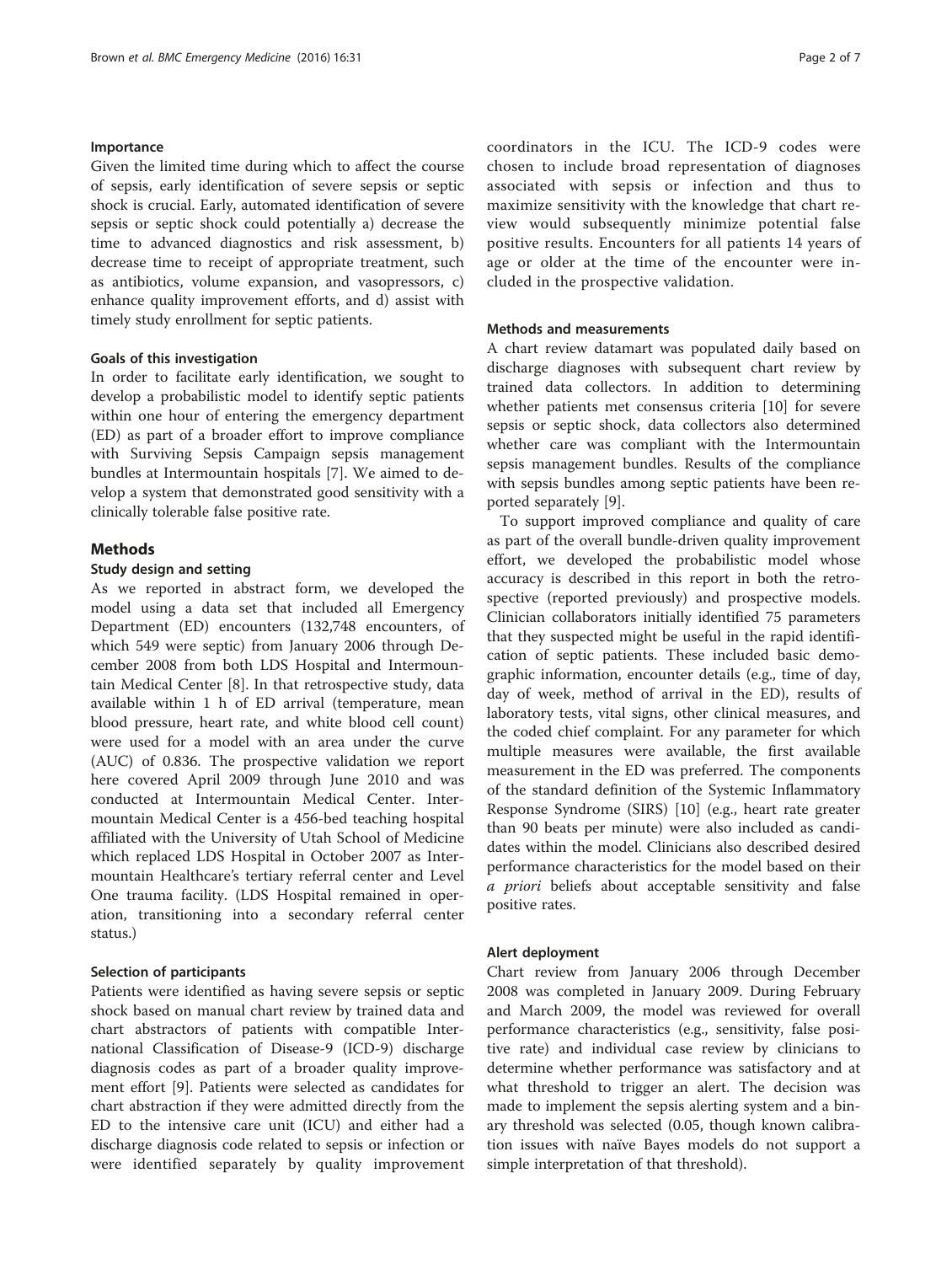The alert system consisted of (a) routine clinical data entry, (b) pushing the data to a research decision support environment, (c) generating a probability estimate using Netica™ (Norsys Software Corp), a tool for developing/deploying Bayesian systems using data available at 60 min from ED entry, and (d) sending a page and email to the ED charge nurse for clinical consideration and action if the threshold was met. While training of charge nurses and other clinicians was ongoing throughout the process, we did not explicitly measure the effect of training on model performance.

#### Changes between model development and validation

There were several differences between the time periods of model development and model validation. Organizational changes included the movement of the primary center from LDS Hospital to Intermountain Medical Center midway through the development period and the implementation of the alerting system after the development period. From a system perspective, both the triage nurse identification system (described below) and the model-based alert were deployed after the development period. After initial implementation, the model-based alert was shifted from 60 min post ED admission to 90 min post ED admission in order to capture more laboratory results. Finally, the H1N1 influenza pandemic [\[11\]](#page-6-0) occurred during the model validation period and after model development.

Throughout these changes, the same data processes and procedures were maintained for the source data, chart abstraction, chart review, and model assessment.

#### Triage nurse identification system

To maximize the chances of rapid patient identification, a parallel effort was made to identify sepsis patients via a modification to the triage nurse screens in the hospital electronic medical record. This system prompted the nurse to consider whether the patient had a new infection if the patient displayed fever, tachycardia, hypotension, or tachypnea. The triage nurse information was not considered as a potential predictor for the model, as it was not available during the model development phase. Data on the triage nurse information are provided for comparison purposes only.

#### **Outcomes**

The outcome of interest for model development was confirmed diagnosis of severe sepsis or septic shock. For assessment of model performance, the outcome was sensitivity > 80 % and a false positive rate <  $15$ alerts per day.

### Analysis

The methodological details of the statistical modeling environment will be described in a separate publication. Briefly, it is a naïve Bayes framework that employs forward stepwise selection based on out-of-bag area under the receiver operating characteristic curve (AUC) derived via bootstrap sampling [\[12, 13](#page-6-0)]. The naïve Bayes model was selected due to substantial, non-random missingness (especially in laboratory values) and a desire to avoid imputation methods. Naïve Bayes deals with non-random missingness natively and performs better than traditional regression methods at non-random missingness. Briefly, a missing variable does not affect the overall probability estimate of the model. Additionally, the modeling environment allows for direct clinician input with respect to preferences for certain parameters over others—should certain parameters be of statistically equivalent utility but more easily attained, for instance. Among highly collinear variables the naïve Bayes model we employed selected the variable most predictive of outcome. Because we were interested in prediction rather than model inference, we therefore performed no analyses of collinearity. In a naïve Bayesian model, parameters do not have weights/coefficients; instead each parameter is associated with a mean and standard deviation in septic and non-septic patients, and the differences in these distributions are used to build the prediction model.

All model development was based on the R statistical computing environment [\[14\]](#page-6-0).

#### Model performance assessment

The primary success measures specified by clinicians were sensitivity (target 80 %) and the false positive count (target <15 patients per day). Based on ED visit volume, the target false positive rate equated to approximately 7.2 %. We calculated the AUC for both the continuous prediction model and the binary alert. For the binary alert, the positive predictive value (PPV), negative predictive value (NPV), and incremental (compared to the triage nurse system) true positive counts were calculated.

Final probability estimates from the model were calculated in Netica and then incorporated into the alerting environment; all other analyses were conducted with R.

# Results

# Characteristics of study subjects

From April 2009 through June 2010 (15 months) there were 93,773 ED encounters involving 58,603 unique patients at Intermountain Medical Center. Table [1](#page-3-0) presents patient characteristics with the encounter as the unit of analysis for those encounters not involving sepsis  $(n = 93,421; 58,269)$  unique patients) and those involving sepsis ( $n = 352$  [0.38 %]; 334 unique patients). The only parameter not significantly different across groups was gender (58.2 % female for non-septic encounters and 53.7 % for septic encounters). For encounters involving sepsis, patients tended to be older (median 60.9 versus 39.6 years), had a lower blood pressure (median 109/60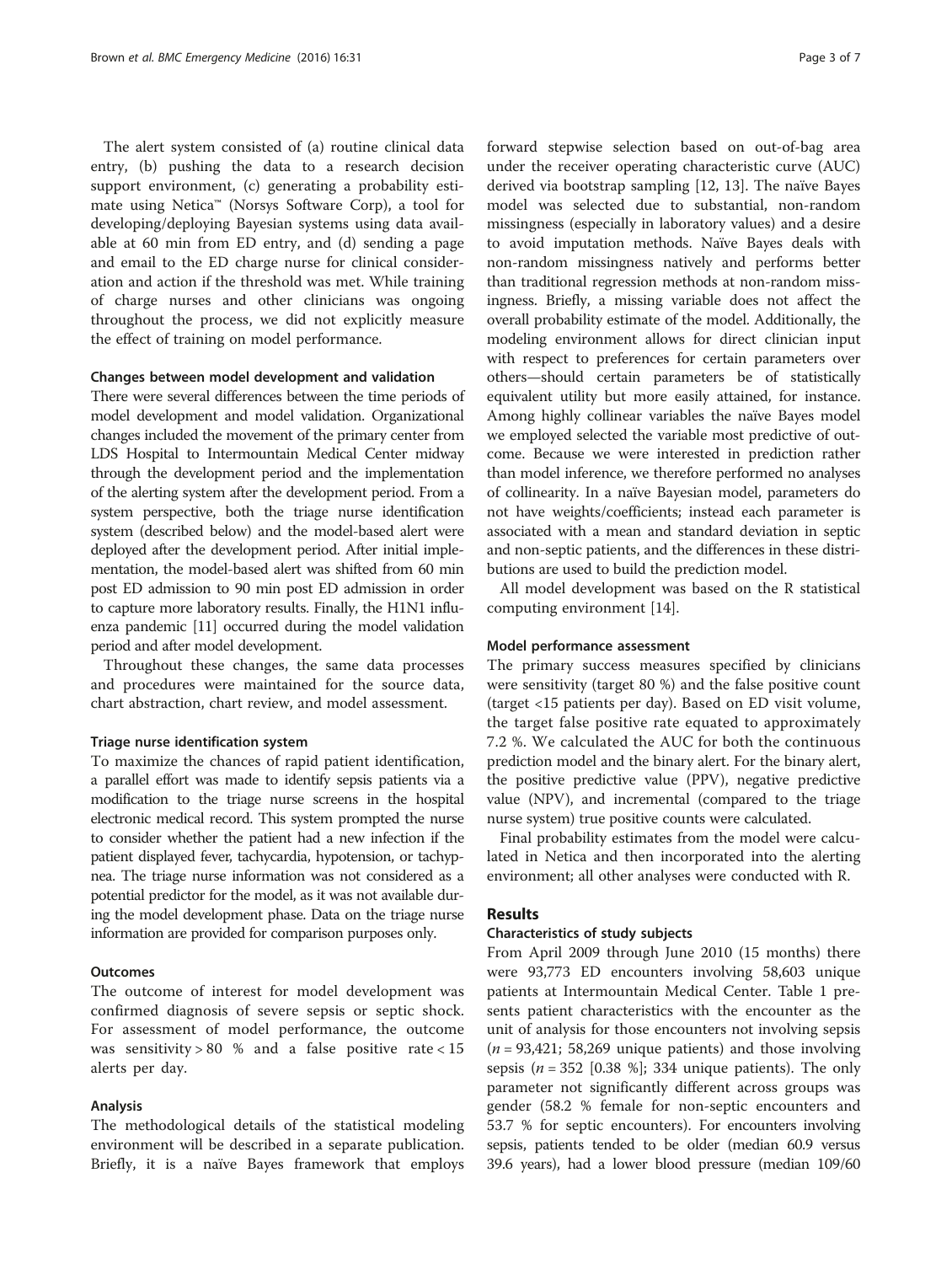|            |          | Non-Septic Encounters |                          |         | Septic Encounters | $p$ -value            |        |              |        |
|------------|----------|-----------------------|--------------------------|---------|-------------------|-----------------------|--------|--------------|--------|
|            | Pt. Est. | 20 %                  | 75 %                     | % Avail | Pt. Est.          | 20 %                  | 75 %   | % Avail      |        |
| n.         | 93,421   |                       | (58,269 unique patients) |         | 352               | (334 unique patients) |        |              |        |
| Age        | 39.6     | 27.3                  | 57.1                     | 100 %   | 60.9              | 51.7                  | 73.4   | 100 %        | 0.0000 |
| Female     | 58.2 %   | 57.9 %                | 58.5 %                   |         | 53.7 %            | 48.3 %                | 59.0 % |              | 0.0934 |
| SBP        | 132      | 119                   | 146                      | 97 %    | 109               | 91                    | 129    | 97 %         | 0.0000 |
| DBP        | 77       | 68                    | 86                       | 97 %    | 60                | 48                    | 73     | 97 %         | 0.0000 |
| Mean BP    | 95       | 86                    | 105                      | 97 %    | 75                | 64                    | 94     | 97 %         | 0.0000 |
| Temp $(C)$ | 36.4     | 36.0                  | 36.8                     | 95 %    | 37.7              | 36.6                  | 38.7   | 96 %         | 0.0000 |
| <b>HR</b>  | 86       | 75                    | 99                       | 97 %    | 111               | 91                    | 126    | 98 %         | 0.0000 |
| <b>WBC</b> | 8.5 K    | 6.7 K                 | 10.9 K                   | 22 %    | 14.3 K            | 9.8 K                 | 20.6 K | 53 %         | 0.0000 |
| Lactate    | 1.7      | 1.2                   | 2.5                      | 3 %     | 2.8               | 1.9                   | 4.7    | 36 %         | 0.0000 |
|            |          |                       |                          |         |                   |                       |        |              |        |
| Screen     | 6.8 %    | 6.6 %                 | 6.9%                     |         | 61.9 %            | 56.6 %                | 67.0 % | $\mathbf{0}$ | 0.0000 |
| Flag       | 3.1%     | 3.0 %                 | 3.2 %                    |         | 54.3 %            | 48.9 %                | 59.6 % | $\mathbf{0}$ | 0.0000 |

<span id="page-3-0"></span>Table 1 Basic encounter characteristics at 1 h from ED entry

Median and quartiles provided for continues variables

Mean and 95 % exact confidence intervals provided for binary variables

SBP Systolic blood pressure, DBP Diastolic blood pressure, BP blood pressure, HR heart rate, WBC white blood cell count

versus 132/77 mmHg) within one hour of entering the ED, a higher temperature (median 37.7 versus 36.4 Celsius), a higher heart rate (median 111 versus 86 min<sup>-1</sup>), and higher white blood count (14,300 versus 8,500 μL<sup>-1</sup>). Measurement rates were similar for vital signs  $(>= 95\%)$  but WBC was drawn more frequently within one hour of ED admission for encounters involving sepsis (53 % versus 22 %).

# Main results

#### Model components

In the retrospective work reported previously and the prospective validation reported here, we included five parameters: temperature, heart rate, respiratory rate, white blood cell count, and mean arterial pressure.

Table 2 Overall performance characteristics

## Overall model performance

Table 2 and Fig. [1](#page-4-0) present the prospective performance characteristics of the model, various alerting thresholds, and the two alternate alerting approaches (triage nurse and SIRS-derived rule) over the 15-month period. The AUC for the continuous predictor was 0.953. The preselected threshold for alerting was at a model generated probability of 0.05. This generated an AUC of 0.859, a sensitivity of 76.4 %, and a false positive rate of 4.7 % (median 9.64 false positive alerts per day). The triage nurse identification process generated a lower AUC (0.756), sensitivity (54.3 %), and false positive rate (3.1 %). The SIRS-derived rule generated even lower measures (AUC = 0.606, sensitivity = 21.6 %, false positive rate =  $0.4$  %).

| Alert             | Cutoff | sens   | fpr   | auc   | spec   | ppv    | npv     | FP/Day  | Inc. Sepsis TP |                |
|-------------------|--------|--------|-------|-------|--------|--------|---------|---------|----------------|----------------|
|                   |        |        |       |       |        |        |         |         | Nurse          | Other          |
| Triangle Nurse    | 1.000  | 54.3 % | 3.1 % | 0.756 | 96.9%  | 6.1 %  | 99.8 %  | 6.44    |                |                |
| SIRS Derived      | 1.000  | 21.6 % | 0.4%  | 0.606 | 99.6 % | 17.2 % | 99.7 %  | 0.80    | 187            | $\overline{4}$ |
| Cut <sub>05</sub> | 0.050  | 76.4 % | 4.7 % | 0.859 | 95.3 % | 5.8 %  | 99.9 %  | 9.64    | 22             | 100            |
| Cut04             | 0.040  | 79.0 % | 5.4 % | 0.868 | 94.6 % | 5.2 %  | 99.9 %  | 11.16   | 18             | 105            |
| Sens80            | 0.036  | 80.1 % | 5.8 % | 0.871 | 94.2 % | 4.9 %  | 99.9 %  | 12.03   | 17             | 108            |
| FPC15             | 0.026  | 85.2 % | 7.3 % | 0.890 | 92.7 % | 4.2 %  | 99.9 %  | 15.00   | 13             | 122            |
| MaxAUC            | 0.017  | 89.2 % | 9.9%  | 0.897 | 90.1 % | 3.3 %  | 100.0 % | 20.33 % | 12             | 135            |
| <b>NrsFP</b>      | 0.097  | 70.2 % | 3.1 % | 0.835 | 96.9%  | 7.8 %  | 99.9 %  | 6.44    | 32             | 88             |
| <b>NrsSens</b>    | 0.330  | 54.3 % | 1.6 % | 0.763 | 98.4 % | 11.4 % | 99.8 %  | 3.27    | 64             | 64             |

SIRS systemic inflammatory response syndrome, Cut05/Cut04 Bayesian cutpoint threshold of 0.05/0.04, Sens80 threshold for sensitivity = 80 %, FPC15 threshold of 15 false positive alerts per day, MaxAUC threshold maximizing area under the receiver operating characteristic curve, NrsFP nurse-driven false positive threshold, NrsSens nurse-driven sensitivity threshold. Boldface indicates the primary cutpoint used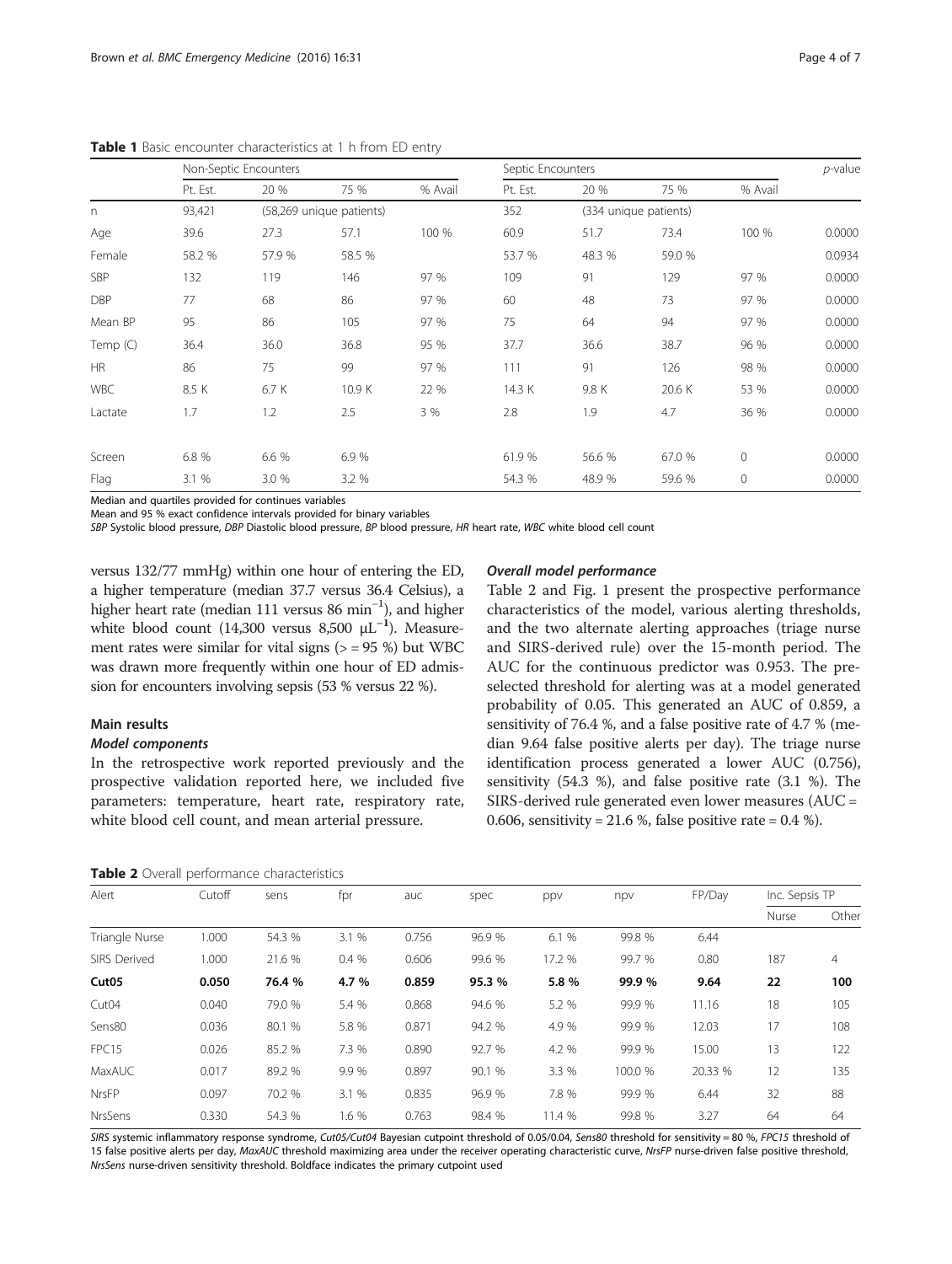

<span id="page-4-0"></span>

The pre-specified goals for the alerting model were 80 % sensitivity and fewer than 15 false positives per day (false positive rate  $\sim$  7.2 %). We identified different thresholds to achieve both of these targets. Selecting an alerting threshold of 0.036 would have achieved a sensitivity of 79.0 % (at goal) and false positive rate of 5.4 % (better than goal). Selecting an alerting threshold of 0.026 would have achieved a sensitivity of 85.2 % (better than goal) and false positive rate of 7.3 % (at goal). AUCs for the respective model are displayed in the Table.

Because the triage nurse identification process ran concurrently with the probabilistic sepsis alert model, it is possible to evaluate whether the two systems identified the same patients. The last two columns in Table [2](#page-3-0) indicate how many of the 352 sepsis encounters were uniquely identified only by either the triage nurse process or the sepsis alerting model. Using the prespecified cutoff of 0.05, the triage nurse contributed an incremental 22 correct alerts, while the model contributed 100. Had the model threshold been set at 0.026 (allowing a false positive rate of 7.2 %), the triage nurse would have added 13 alerts and the model would have added 122.

# Performance by month

The number of ED encounters, rate of sepsis, and performance characteristics were evaluated by month (Table [3,](#page-5-0) Fig. [2\)](#page-5-0). Overall, 0.38 % of encounters involved sepsis, with a range of 0.27 to 0.47 % and a coefficient of variation (CV) of 16.72 %. The continuous predictor had an overall AUC of 0.953; with a range of 0.931 to 0.974, and a CV of 0.014 (the lowest of any measure). The sensitivity of the 0.05 threshold alert model ranged from 64 to 89 %, while its false positive rate ranged from 4.2 to 5.6 %. The triage nurse system demonstrated higher variability by month. Sensitivity ranged from 38.1 to 70.6 % and the false positive rate ranged from 2.3 to 4.1 %. In general the CV for the triage nurse process was roughly twice that of the model-based alert.

### Practical observations during model development

During the development phase we found that clinicians tended to reject alerts based solely on vital signs (i.e., lacking laboratory indicators). Many clinicians expected serum lactate to be a useful distinguisher, but this was not the case because serum lactate was available for <5 % of non-septic patients within a one-hour timeframe. White blood cell count (WBC) was found to be useful in the model development phase, though it was only available approximately 20 % of the time. Due to the reluctance of clinicians to accept alerts without elevated WBC, the decision was made to delay the alert from 1 to 1.5 h post ED entry. Technical performance did not improve appreciably with the modification, but communication with clinicians (and trust in the alert) improved substantially.

The primary limitation of this study is the fact that validation was conducted at a single center. Mitigating this limitation is the fact that many of the cases used to develop the model came from a different hospital from the one used for the prospective validation. Additionally, there were enough contextual differences between model development and validation that we are less concerned about the generalizability of the results. There are some limitations that may constrain the export of this sepsis alert model to other institutions. First, our system requires electronic charting of ED triage, vital signs, and laboratory test results. Second, measurement of the performance characteristics of this model requires chart review to confirm the presence of sepsis. This limitation could be obviated by only requiring periodic tests of calibration. We also acknowledge that our case-finding strategy was limited to cases of severe sepsis and septic shock that required ICU admission. While we felt it important to focus on those higher-risk patients, the model will require independent validation among patients with severe sepsis who do not require ICU admission.

# **Discussion**

Though early identification has been suggested as a key step in treating sepsis and decreasing sepsis-associated mortality, there is little information on how to efficiently and accurately identify septic patients in a usual care setting consistent with typical workflows. The results reported here demonstrate that it was possible to build a probabilistic model to identify septic patients and select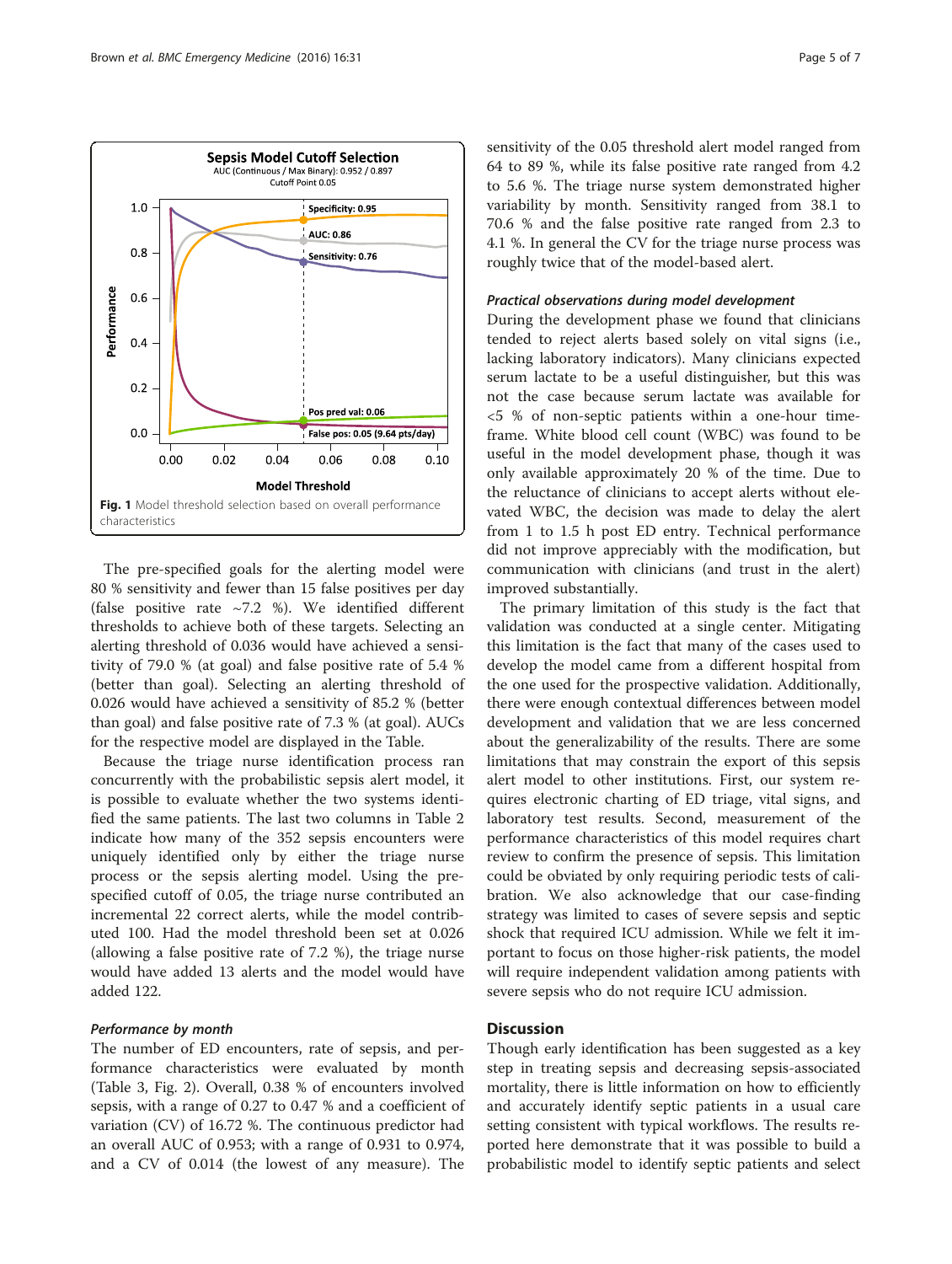| Total:<br>Month | 93,773<br>Encs | 208<br>Per Day | 352<br>Sepsis | 0.38 %<br>Rate | Cont.<br>AUC | Model Cut $> =0.05$ |            |        |            | Triage Nurse |            |        |            |
|-----------------|----------------|----------------|---------------|----------------|--------------|---------------------|------------|--------|------------|--------------|------------|--------|------------|
|                 |                |                |               |                |              | Sens                | <b>FPR</b> | FP/Day | <b>AUC</b> | Sens         | <b>FPR</b> | FP/Dav | <b>AUC</b> |
| 200904          | 6,279          | 209            | 22            | 0.35 %         | 0.957        | 72.7 %              | 4.5 %      | 9.43   | 0.841      | 68.2 %       | 2.7 %      | 5.69   | 0.827      |
| 200905          | 6,583          | 212            | 21            | 0.32 %         | 0.952        | 76.2 %              | 5.2 %      | 11.00  | 0.855      | 38.1 %       | 2.8 %      | 5.86   | 0.677      |
| 200906          | 6,860          | 229            | 26            | 0.38 %         | 0.963        | 88.5 %              | 5.6 %      | 12.82  | 0.914      | 50.0 %       | 4.1 %      | 9.27   | 0.730      |
| 200907          | 6,736          | 217            | 22            | 0.33 %         | 0.974        | 72.7 %              | 4.6 %      | 10.03  | 0.841      | 50.0 %       | 2.3 %      | 4.92   | 0.739      |
| 200908          | 6,439          | 208            | 22            | 0.34 %         | 0.934        | 72.7 %              | 4.3 %      | 8.97   | 0.842      | 45.5 %       | 2.5 %      | 5.18   | 0.715      |
| 200909          | 6,352          | 212            | 25            | 0.39 %         | 0.961        | 64.0 %              | 4.6 %      | 9.64   | 0.797      | 40.0 %       | 2.6 %      | 5.59   | 0.687      |
| 200910          | 6,451          | 208            | 29            | 0.45 %         | 0.957        | 86.2 %              | 4.5 %      | 9.43   | 0.908      | 69.0 %       | 3.6 %      | 7.49   | 0.627      |
| 200911          | 5,975          | 199            | 25            | 0.42%          | 0.953        | 76.0 %              | 4.5 %      | 8.94   | 0.858      | 56.0 %       | 3.5 %      | 7.00   | 0.762      |
| 200912          | 5,753          | 186            | 27            | 0.47 %         | 0.944        | 81.5 %              | 4.7 %      | 8.75   | 0.884      | 51.9 %       | 3.0 %      | 5.51   | 0.744      |
| 201001          | 6,206          | 200            | 27            | 0.44%          | 0.932        | 77.8 %              | 4.2 %      | 8.49   | 0.868      | 44.4 %       | 3.4 %      | 6.71   | 0.705      |
| 201002          | 5,568          | 199            | 22            | 0.40 %         | 0.948        | 68.2 %              | 5.1 %      | 10.11  | 0.815      | 63.6 %       | 3.5 %      | 6.96   | 0.801      |
| 201003          | 6,250          | 202            | 17            | 0.27%          | 0.965        | 82.4 %              | 4.6 %      | 9.28   | 0.889      | 70.6 %       | 3.8 %      | 7.63   | 0.834      |
| 201004          | 5,885          | 196            | 27            | 0.46 %         | 0.947        | 77.8 %              | 4.4 %      | 8.71   | 0.867      | 55.6 %       | 2.9 %      | 5.73   | 0.763      |
| 201005          | 6,184          | 199            | 17            | 0.27%          | 0.969        | 76.5 %              | 4.9 %      | 9.80   | 0.858      | 58.8 %       | 3.4 %      | 6.79   | 0.777      |
| 201006          | 6,252          | 208            | 23            | 0.37 %         | 0.931        | 69.6 %              | 4.4 %      | 9.10   | 0.826      | 56.5 %       | 3.0 %      | 6.19   | 0.768      |
|                 |                |                | Min:          | 0.27%          | 0.931        | 64.0 %              | 4.2 %      | 8.49   | 0.797      | 38.1 %       | 2.3 %      | 4.92   | 0.677      |
|                 |                |                | Max:          | 0.47 %         | 0.974        | 88.5 %              | 5.6 %      | 12.82  | 0.914      | 70.6 %       | 4.1 %      | 9.27   | 0.834      |
|                 |                |                | CV:           | 16.72 %        | 0.014        | 8.7 %               | 7.9 %      | 0.11   | 0.038      | 18.8 %       | 16.4 %     | 0.18   | 0.066      |

<span id="page-5-0"></span>Table 3 Monthly performance characteristics

an alerting threshold to achieve the pre-specified performance goals of 80 % sensitivity and a  $\sim$ 7.2 % false positive rate. The selected alerting threshold for the model was close to but missed the target sensitivity while performing better than the false positive target.

We also intended this study to demonstrate the process by which such an alert could be deployed. One of the biggest issues facing any alert system is "alert fatigue" [\[15](#page-6-0)]. The decision to deploy this particular sepsis alert model came in the context of a failed prior attempt in which performance of a rule-based alerting tool was over-estimated and an initial roll-out of the triage nurse process that generated too many false positives and lead to the disengagement of clinicians. Our decision to use the 0.05 cutoff, intended to avoid alert fatigue, meant that observed sensitivity was just short (76 %) of the pre-specified sensitivity threshold (80 %).

While aided by organizational factors such as the concurrent quality improvement effort, we believe that the implementation of this sepsis alerting system was facilitated by clear performance target setting and individual case review. In particular, the targets were set in terms meaningful to clinicians: 8 out of 10 sepsis patients identified and <15 false alerts per day. The latter is